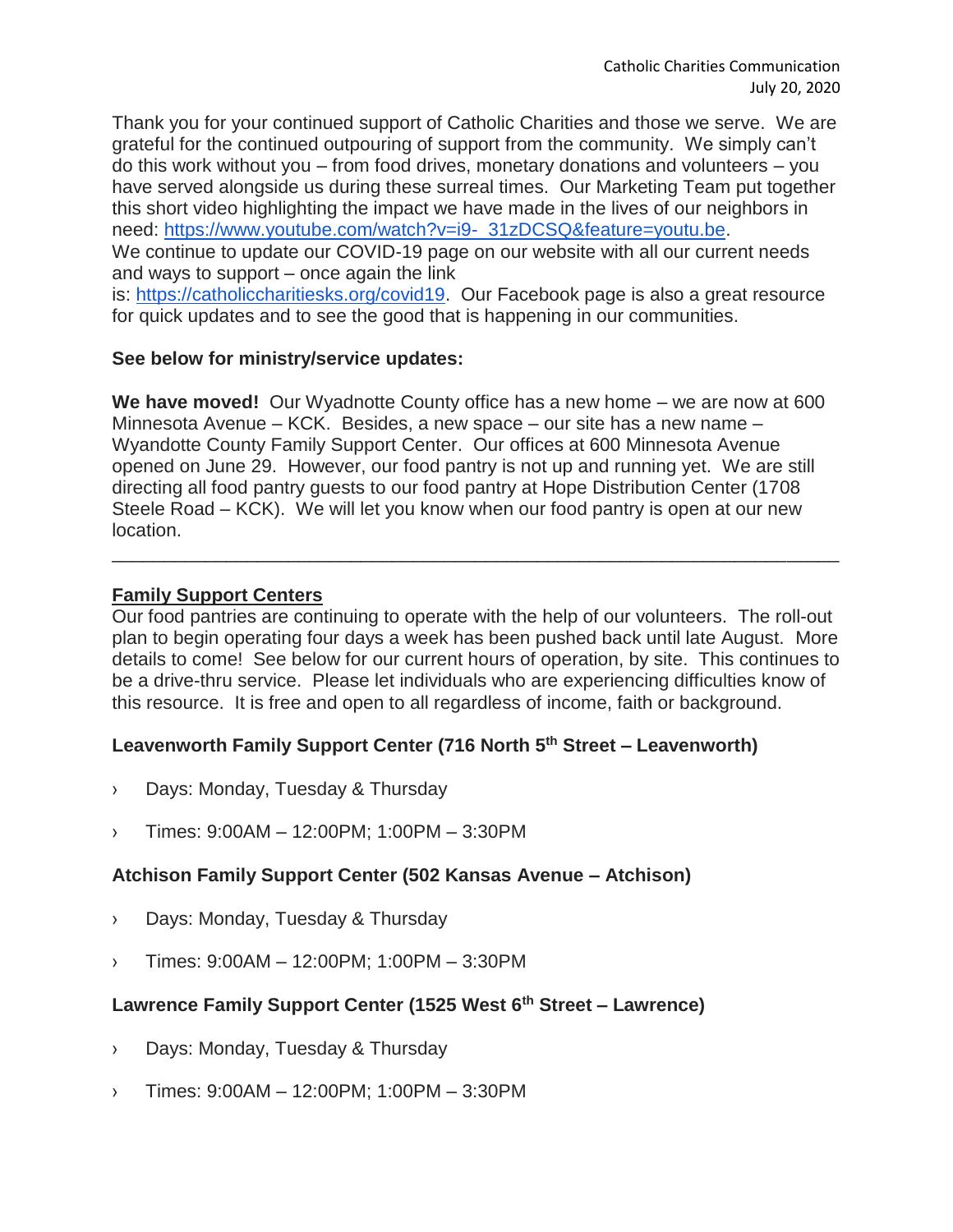## **Hope Distribution Center Food Pantry (1708 Steele Road – KCK)**

- › Days: Monday, Tuesday & Thursday
- › Times: 9:00AM 12:00PM; 1:00PM 3:30PM

## **Wyandotte County Family Support Center (600 Minnesota Avenue – KCK)**

**Please note:** The food pantry is not open at this site, right now. All food pantry guests should go to the Hope Distribution Food Pantry (see above), in the interim.

## **Overland Park Family Support Center (9806 West 87th Street – Overland Park)**

- › Days: Monday, Tuesday & Thursday
- › Times: 9:00AM 12:00PM; 1:00PM 3:30PM

## **Olathe Family Support Center (333 East Poplar – Olathe)**

- › Days: Monday, Tuesday & Thursday
- › Times: 9:00AM 12:00PM; 1:00PM 3:30PM

#### **Topeka Family Support Center (234 South Kansas Avenue – Topeka)**

- › Days: Monday, Tuesday & Thursday
- › Times: 9:00AM 12:00PM; 1:00PM 3:30PM

Corita's Sandwich Ministry is up and running – their hours are Monday – Friday, 9:00AM – 1:00PM.

All of our Family Support Centers have added direct financial assistance (DFA) and case management back into their active scope of services. For direct financial assistance – **appointments are required**. To schedule an appointment, individuals must call their local Family Support Center. Our guidelines, safety produces and required documentation needed for scheduled appointments can be found here: [https://catholiccharitiesks.org/fsc-covid-19-details.](https://catholiccharitiesks.org/fsc-covid-19-details)

#### **Resource Bus**

The Resource Bus returned to full service – using modified guidelines for social distancing and safety of clients, volunteers and staff this week – with bus service in mid-June. The new schedule has been published and marketing materials have been printed. If your community/county is served by the Resource Bus – you will receive a separate e-mail with the flyer this week– from our Resource Bus Team. If you need a

\_\_\_\_\_\_\_\_\_\_\_\_\_\_\_\_\_\_\_\_\_\_\_\_\_\_\_\_\_\_\_\_\_\_\_\_\_\_\_\_\_\_\_\_\_\_\_\_\_\_\_\_\_\_\_\_\_\_\_\_\_\_\_\_\_\_\_\_\_\_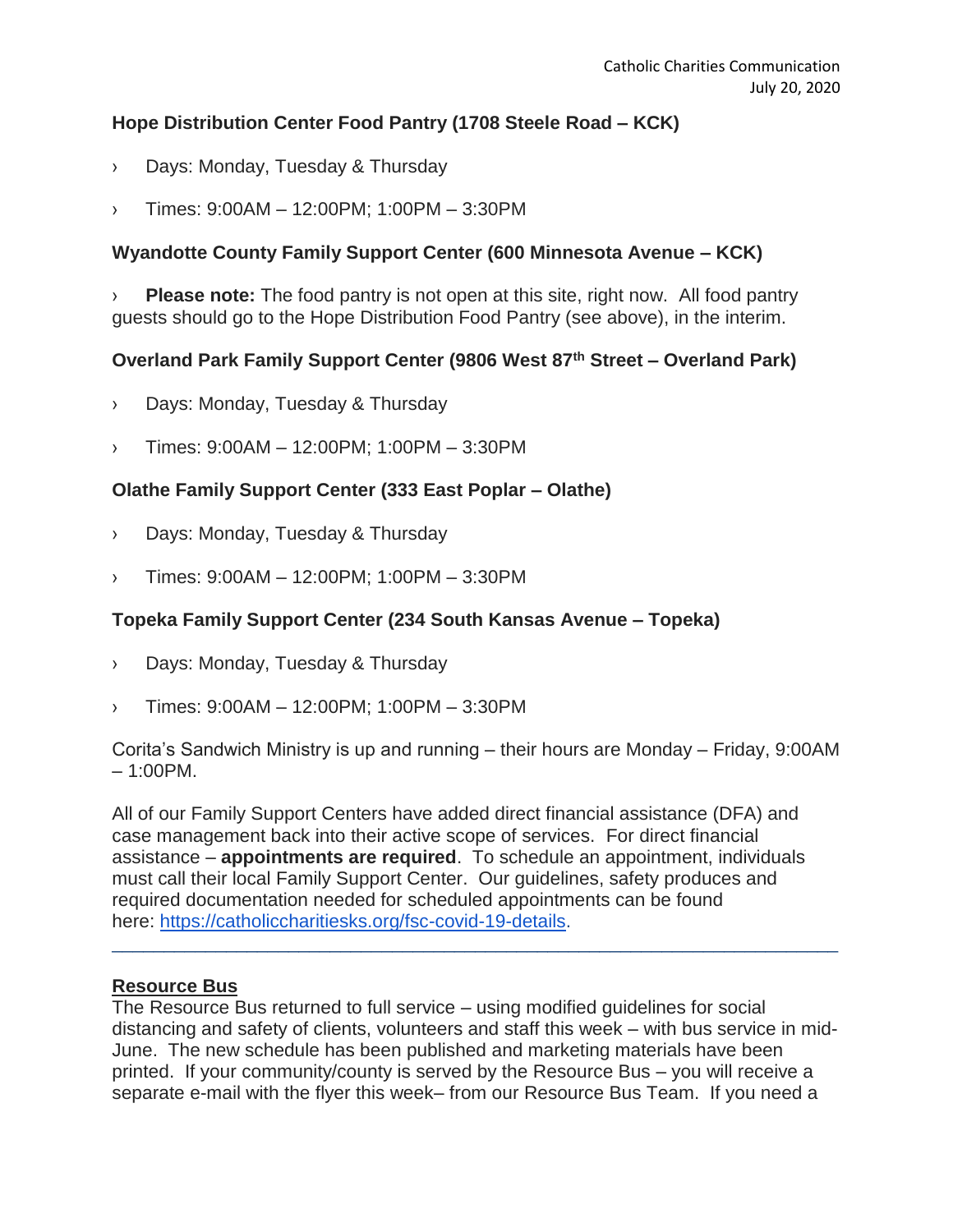copy of the flyer – please don't hesitate to contact me. Check our website for the schedule, by site: [https://catholiccharitiesks.org/mobile-resource-bus.](https://catholiccharitiesks.org/mobile-resource-bus)

#### **Summer Food**

Our Summer Food Program is going strong – we have sites in the KC Metro – but most of our sites are in our rural communities. We have sites that will continue to operate into the first few weeks of August. Check our website for a site near you: [https://catholiccharitiesks.org/kids-summer-food-program.](https://catholiccharitiesks.org/kids-summer-food-program)

\_\_\_\_\_\_\_\_\_\_\_\_\_\_\_\_\_\_\_\_\_\_\_\_\_\_\_\_\_\_\_\_\_\_\_\_\_\_\_\_\_\_\_\_\_\_\_\_\_\_\_\_\_\_\_\_\_\_\_\_\_\_\_\_\_\_\_\_\_\_

\_\_\_\_\_\_\_\_\_\_\_\_\_\_\_\_\_\_\_\_\_\_\_\_\_\_\_\_\_\_\_\_\_\_\_\_\_\_\_\_\_\_\_\_\_\_\_\_\_\_\_\_\_\_\_\_\_\_\_\_\_\_\_\_\_\_\_\_\_\_

# **TurnStyles Thrift**

All our TurnStyles Thrift locations are back up and running for shopping – donations are still only be accepted by our 87<sup>th</sup> Street store and 135<sup>th</sup> Street store. They are now accepting furniture donations, but only on Wednesdays. Please see below for hours and guidelines – as they have been modified. For complete shopping and donation guidelines visit: [https://catholiccharitiesks.org/87th-street-turnstyles-thrift-store-to-open](https://catholiccharitiesks.org/87th-street-turnstyles-thrift-store-to-open-may-11th)[may-11th.](https://catholiccharitiesks.org/87th-street-turnstyles-thrift-store-to-open-may-11th) **Please read if you plan on shopping or donating – as procedures have changed.** 

**TurnStyles Thrift (9750 West 87th Street – Overland Park)**

› **Open for:** shopping and donations – note this is the only store accepting donations at this time.

- › **Shopping:** Monday–Friday 9:00AM-7:00PM & Saturday 9:00AM-6:00PM
- › **Donations:** Monday–Friday 10:00AM-6:00PM & Saturday 10:00-5:00PM
- **TurnStyles Thrift (11310 West 135th Street – Overland Park)**
	- › **Open for:** Shopping only
	- › **Shopping:** Tuesday–Friday 9:00AM-7:00PM & Saturday 9:00AM-6:00PM
- **TurnStyles Thrift (5304 Martway – Mission)**
	- › **Open for:** Shopping only
	- › **Shopping:** Tuesday–Friday 9:00AM-7:00PM & Saturday 9:00AM-6:00PM

#### **Volunteer Needs**

We are excited to welcome volunteers back to our ministries – as they feel comfortable. They are vital to the success of Catholic Charities. We continue to have

\_\_\_\_\_\_\_\_\_\_\_\_\_\_\_\_\_\_\_\_\_\_\_\_\_\_\_\_\_\_\_\_\_\_\_\_\_\_\_\_\_\_\_\_\_\_\_\_\_\_\_\_\_\_\_\_\_\_\_\_\_\_\_\_\_\_\_\_\_\_